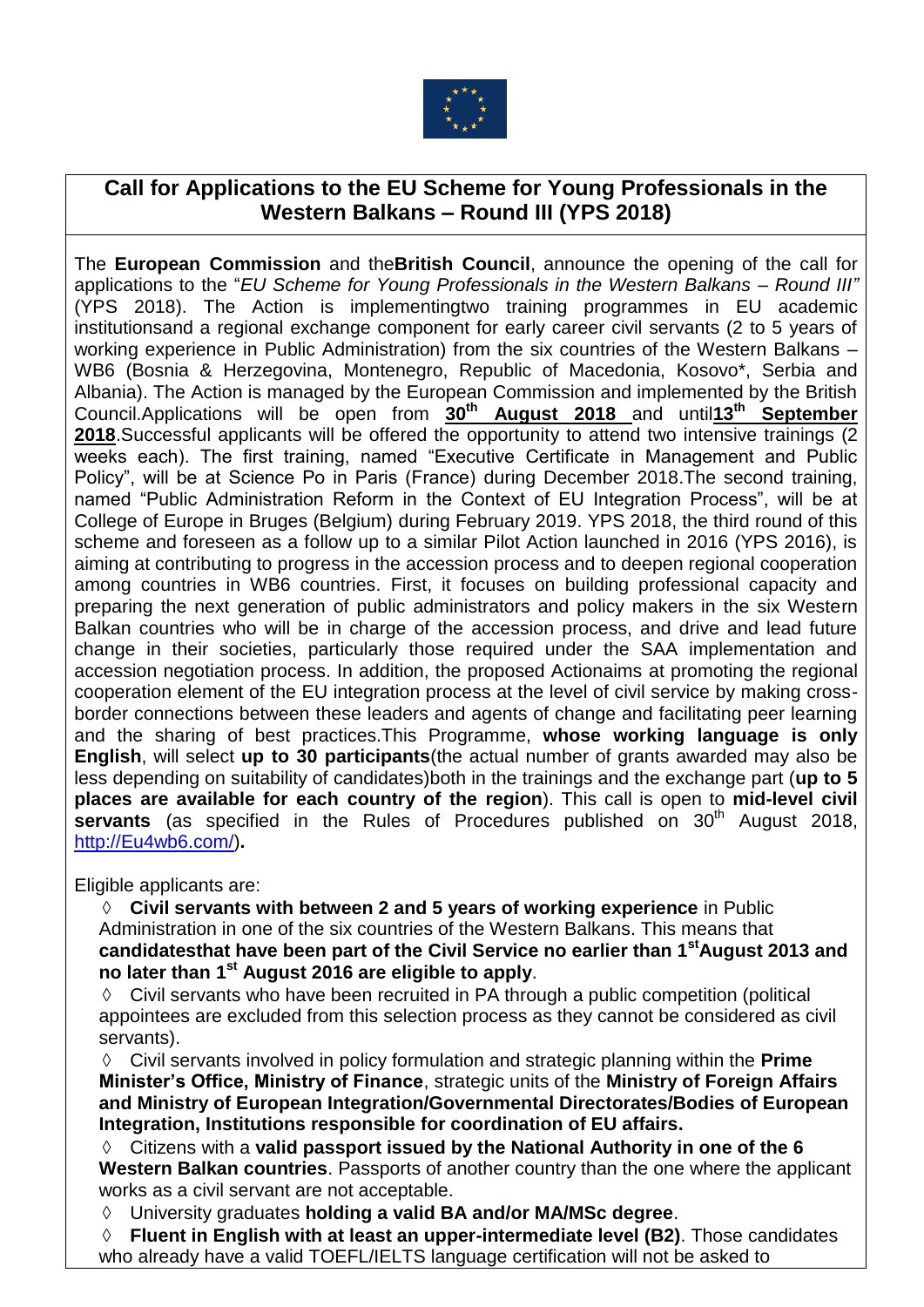participate to the second stage of selection (i.e. English language test) if they provide a valid proof of this certification with at least the same level of knowledge as above (B2 or equivalent).

 $\Diamond$  Available to travel and to move abroad from November 2018 to May 2019.

The programme will cover the following costs for **up to 30 participants**:

- $\Diamond$  tuition fees at Science Po and at College of Europe
- $\Diamond$  accommodation and living allowances in France and Belgium
- $\Diamond$  visa costs (if Visa is needed)
- $\Diamond$  health insurance and flight tickets
- English language test costs
- $\Diamond$  Exchange programme costs (travel, food and lodging)

Selected participants will commit to:

 Attend in full the 4 weeks trainings at Science Po and at College of Europe, divided in two modules planned in December 2018 and February 2019.

- $\Diamond$  Attend the two weeks exchange programme in the Public Administrations of one of the six countries involved in the programme (March/April 2019).
- $\Diamond$  Attend the Regional Alumni Conference and Lessons Learnt event (May 2019)

According to the Rules of Procedure selections will be carried out in 3 stages and include the following steps:

 $\Diamond$  Pre-Selection of eligible candidates based on formal and administrative criteria.

 $\Diamond$  Aptis English language test. Online tests are not possible, applicants invited to sit the Aptis English Test must be present in person at the British Council office in their country on the set date (only if a candidate pass B2 level threshold he/she will be invited to sit the interview).

 $\Diamond$  Interviews by a 3 members' panel composed of 2 permanent members: 1 British Council working group representative and 1 EU action senior expert with academic and appropriate professional background; and 1 rotating member from EUDs in each of the six countries. In addition, 1 NIPAC representative in each country will attend all interviews as observer (no Skype or online interviews are possible, interviews will be held in each WB6 British Council office).

Additional information on the **EU Scheme for Young Professionals in the Western Balkans – Round IIIrules and selections criteria and procedures are available online on the project's website (Rules of Procedure) and must be read** and **understood**in full before submitting the application.

# **APPLICATION PROCEDURE**

After registering to the project's website [\(http://Eu4wb6.com/\)](http://eu4wb6.com/), applicants will receive a full application package by email including the following documents: Round III Rules of Procedure (to be read and understood in full), Europass CV template and related instructions, the YPS 2018 Application form.

Each applicant must complete in **English** the **YPS 2017 Application Form**, the **Europass CV format** and they must accompany the application with:

a) a **copy of their working contract** as civil servants clearly indicating the starting date of their duty;

b) a **signed letter issued by their institutions** clearly stating applicant's current position and performed duties in civil service;

c) a signed and dated **Letter of Motivation** explaining why they wish to take part in the scheme and what could be their contribution to the programme. This letter **must include as wella draft proposal for the common assignment topic** to be implemented during the exchange component.